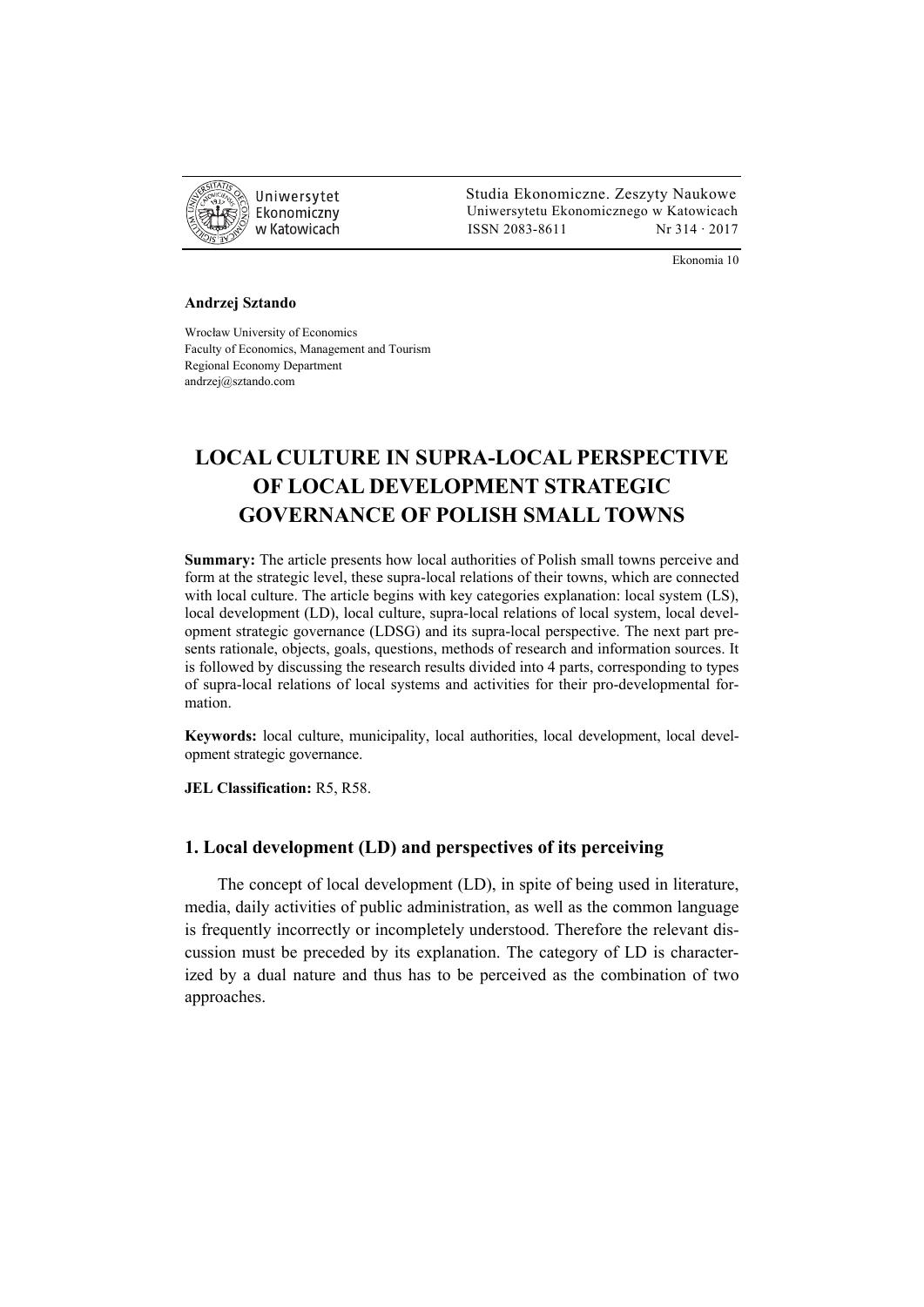The first approach to LD can be defined as a local one. It consists in perceiving this process as the desirable, positive, quantitative, qualitative and structural transformations of the local socio-territorial composition (the so-called local system – LS), made up of the characteristic economic, spatial and cultural qualities, the social component of which expresses its own needs and the hierarchy of values [Sztando, 2013, p. 239]. Such a composition is identified in many countries with a municipality. The objective of LD, understood in this way, is to improve life quality of a local community by meeting its needs along with generating useful values for the milieu of the LS. Its other characteristics are as follows: strong, consensual reliance on endogenous factors, self-sustainability, long-term functioning, planningness, subjectivity of the local community in defining its directions and in providing it, the absence of supra-local unification and also compatibility with the idea of integrated order. Numerous definitions express such perception of LD [e.g. Brol, 1998, p. 11; Marques, 2011, p. 144].

The second option for approaching LD is of supra-local nature. Such perception means its conceptualization and identification in the scale of supra-local systems, i.e. regions, countries, unions of countries, and in the global scale. In a supra-local perspective it is perceived as the form of structural transformations of the a/m supra-local systems and also the relationships between these structures and their milieu which, to a great extent, result from the LD processes occurring in the LSs made up of them. However, it is not just about the development processes taking place in many LSs and their effects to be combined into the supra-local, simple 'sums'. It is primarily about network interactions occurring among the LSs, and also between them and other supra-local entities (e.g. countries, companies, organizations) owing to which the existing and new supralocal, thus regional, national and global development processes were initiated, stimulated, protected and intensified. In simplified terms, LD in a supra-local perspective signifies the transformation of LD processes into the supra-local ones. The objective of LD, understood in this way, is to improve life quality of regional, national societies and also otherwise delimited ones, but representing supra-local human collectivities. The supra-local approach towards LD is rarely presented in literature [see e.g. Rezsohazy, 1988, p. 17; Pietrzyk, 1997, pp. 89-90].

Both perspectives of LD, combined, create the paradigm of LD based on localism, complementary to the paradigm of regional development and incorporated by the paradigm of territorial development.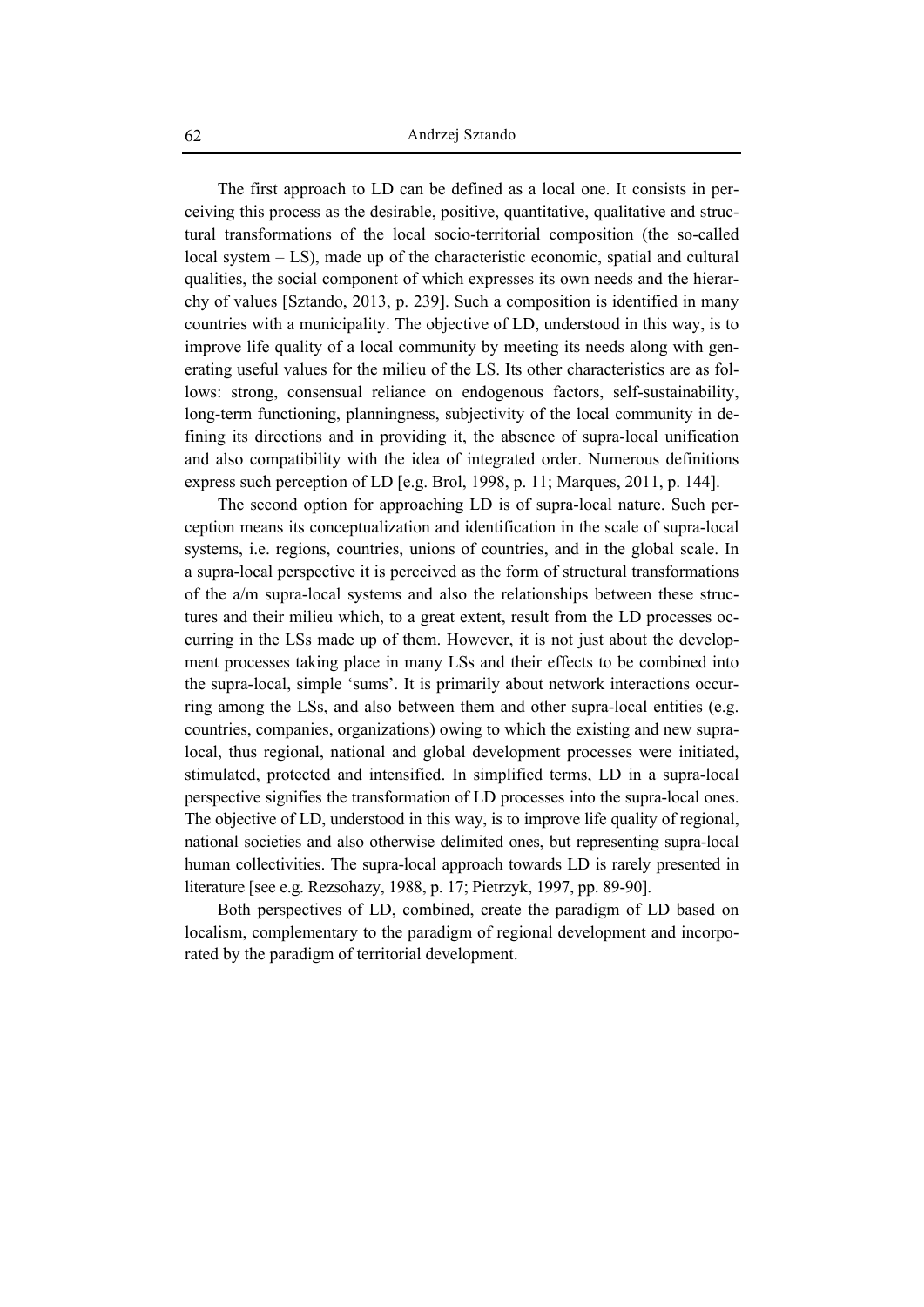## **2. The importance of local culture in local development perceived from the local perspective**

Local culture stands for culture oriented activities carried out in the LS, cultural values resulting from it, the localized cultural values (i.e. initially supra-local, however, adopted and related to the local values) as well as the local cultural heritage. Many researchers indicate the extensive importance of local culture in LD perceived from the local perspective. They emphasize its strong, positive impact on the development of the touristic and recreational, sanatory-oriented, educational and other services, as well as on the development of manufacturing both traditional and modern local products, characterized by unique features [e.g.: Małek, 2003]. They also point to its great significance in increasing mutual trust of the residents of LS, social integration, social order establishment, constructing personal and group identity, the development of creativity of residents, reducing social pathologies, environment protection and in other aspects [e.g.: Bartosz, 2011]. Additionally, they emphasize that local culture can and should be transferred directly to the supra-local level, having input in regional, national and international culture-making processes, as well as generating revenues for the local community [e.g.: Markusen, Schrock, 2006]. Having combined all these forms of local culture influence on LD, the researchers underline that in case of some LSs it can even act as their major driving force. Appropriate for the LSs featuring satisfactory level of development and also for the ones facing structural crises or recession and search for socio-economic recovery and reconversion paths [see e.g.: Lazzeretti, 2003; Sacco et al., 2013; Mikulić, Petrić, 2014]. In this context the possibility and practical application in many LSs the new culture-led LD pattern is proposed [see e.g.: Bayliss, 2004; Sacco, Ferilli, Tavano Blessi, 2014].

# **3. The importance of supra-local relationships of the local system (LS) in local development (LD) perceived form the local perspective**

Between the LS and its supra-local milieu occur relationships important for the LD of this system. If the direction criteria for these relationships are used along with their impact on LD, perceived from the local perspective, their four types can be distinguished (Table 1).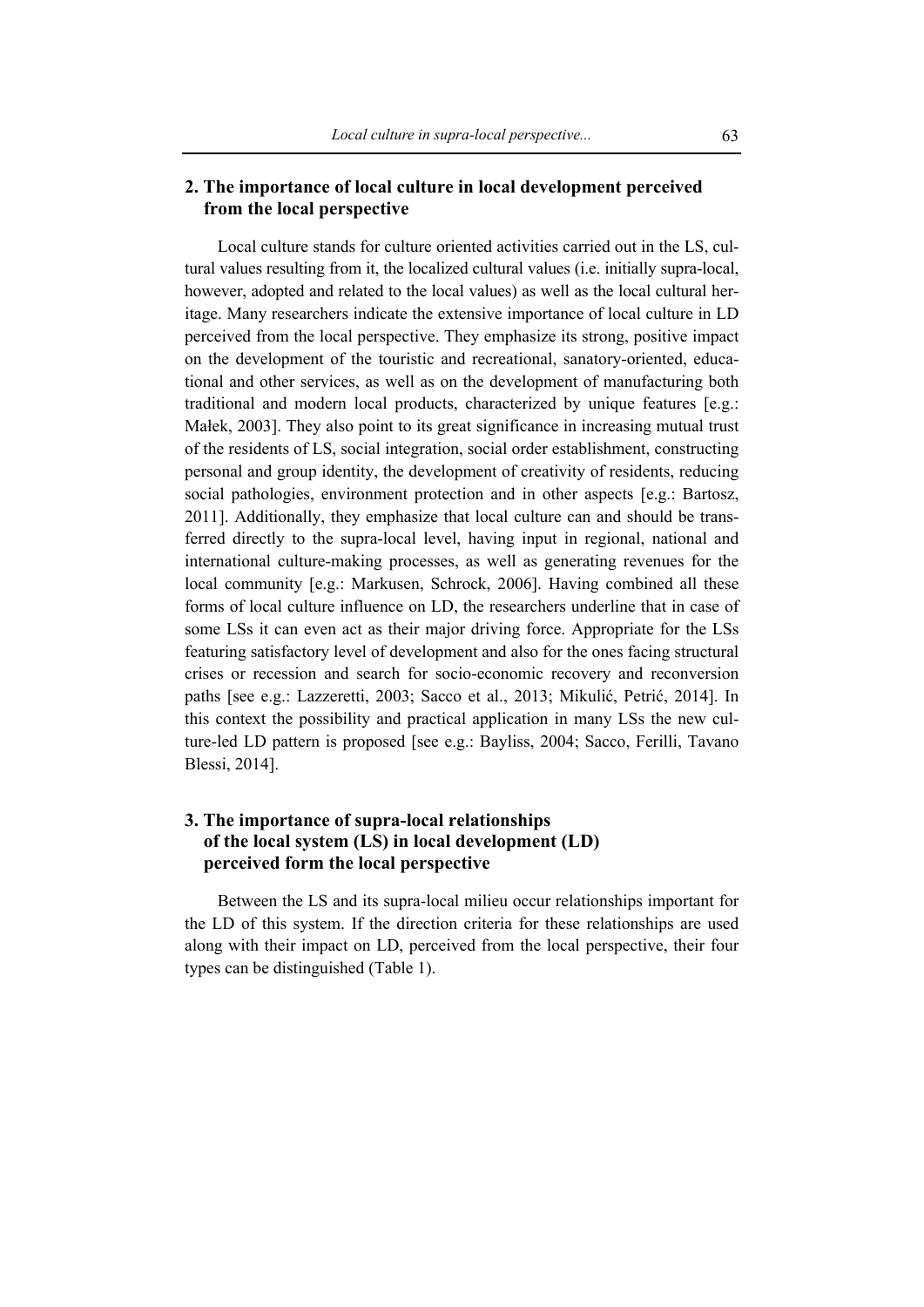|  | Table 1. Types of supra-local relationships of the LS from the perspective of LD |
|--|----------------------------------------------------------------------------------|
|  |                                                                                  |

|                    | Relationships from the inside of the local                                                                                                                                                                                                                                                                                                                                                                                                                                                                                                                                                                                                                                                                                                                                                                                                                                                                                                                                                                                                        | Relationships from the supra-local milieu towards the inside                                                                                                                                                                                                                                                                                                                                                                                                                                                                                                                                                                                                                                                                                                                                                                                                                                                                                                                                                                                                                                                                                                                                                                                                                                                                                                                                                                                                                |
|--------------------|---------------------------------------------------------------------------------------------------------------------------------------------------------------------------------------------------------------------------------------------------------------------------------------------------------------------------------------------------------------------------------------------------------------------------------------------------------------------------------------------------------------------------------------------------------------------------------------------------------------------------------------------------------------------------------------------------------------------------------------------------------------------------------------------------------------------------------------------------------------------------------------------------------------------------------------------------------------------------------------------------------------------------------------------------|-----------------------------------------------------------------------------------------------------------------------------------------------------------------------------------------------------------------------------------------------------------------------------------------------------------------------------------------------------------------------------------------------------------------------------------------------------------------------------------------------------------------------------------------------------------------------------------------------------------------------------------------------------------------------------------------------------------------------------------------------------------------------------------------------------------------------------------------------------------------------------------------------------------------------------------------------------------------------------------------------------------------------------------------------------------------------------------------------------------------------------------------------------------------------------------------------------------------------------------------------------------------------------------------------------------------------------------------------------------------------------------------------------------------------------------------------------------------------------|
|                    | system (LS) towards supra-local milieu                                                                                                                                                                                                                                                                                                                                                                                                                                                                                                                                                                                                                                                                                                                                                                                                                                                                                                                                                                                                            | of the local system (LS)                                                                                                                                                                                                                                                                                                                                                                                                                                                                                                                                                                                                                                                                                                                                                                                                                                                                                                                                                                                                                                                                                                                                                                                                                                                                                                                                                                                                                                                    |
| Favorable for LD   | <b>VALORIZATION RELATIONSHIPS</b><br>· Supra-local, equivalent valorization of<br>local values also in combination with<br>their replication and transformation<br>(e.g. sales, on the domestic market, of<br>the products manufactured in a munici-<br>pality, which are consumed there (e.g.<br>groceries) or are further processed (e.g.<br>metal ores). Valorization can take place<br>without direct transfer of local values<br>outside the LS. It takes place when e.g.<br>the locally provided services (e.g. tour-<br>istic, recreational, sanatory) and the<br>local environment (e.g. woods, lakes,<br>mountains) are taken advantage of by<br>visitors. Indirectly, however, such<br>transfer does occur. Such visitors, on<br>leaving the municipality, take these<br>non-material values with them for<br>which they initially arrived (e.g. expe-<br>riences, knowledge, 'acquired' physical<br>and mental health).<br>Positive external effects and other<br>forms of non-equivalent, supra-local<br>valorization of local values | <b>ANIMATION RELATIONSHIPS</b><br>Simple reinforcement of social, economic and environmental<br>components of the LS by supra-local factors, <i>i.e.</i> support<br>their existence and functioning (e.g. state subsidies for local<br>schools).<br>$\bullet$<br>Initiation or 'starting-up' temporary support or impulsive<br>stimulation of LD processes by supra-local factors. It usu-<br>ally refers to funds or other forms of material capital,<br>which are transferred to the LS as a result of an individual<br>decision made by a supra-local authority (e.g. subsidies for<br>the EU funds, capital of enterprises).<br>$\bullet$<br>Modification of a/m components by supra-local factors,<br>resulting in favorable dissemination (replication) of<br>supra-local values in the LS (e.g. local dissemination of<br>supra-local art).<br>• Modification of the a/m components by supra-local factors,<br>resulting in new local values – local innovations (e.g. new,<br>local products manufactured utilizing supra-local technol-<br>ogies).<br>$\bullet$<br>Modification of supra-local values by a/m components into<br>new local values (e.g. adaptation of supra-local technical<br>solutions to local conditions). The effect of such relation-<br>ship (local innovation) remains analogic to the previous<br>one, however, in that case it resulted from modifying the<br>local value by a supra-local factor, whereas in this case it is<br>reversed |
| Unfavorable for LD | <b>DEPRECIATION RELATIONSHIPS</b><br>• Non-equivalent loss of local values in<br>favor of supra-local milieu (e.g. persis-<br>tent emigration of residents; relocation<br>of economic entities and their capital<br>outside the municipality; supra-local<br>overexploitation of local, natural re-<br>sources).<br>Non-equivalent, supra-local fiscal and<br>para-fiscal burdens as well as other<br>public tributes (e.g. PIT and CIT tax-<br>es), but some of them are used for the<br>later supra-local animation of LD                                                                                                                                                                                                                                                                                                                                                                                                                                                                                                                       | <b>SUPPRESSION RELATIONSHIPS</b><br>• Unfavorable modification of local values by supra-local<br>factors (e.g. inflow of supra-local environment pollution<br>to a municipality, influx of crime).<br>• Reduction or total elimination of local values by supra-local<br>factors (e.g. local culture displacement by the supra-local mass<br>culture; devastation of historical monuments by tourists).<br>• Imposing burdens or limitations on the LS by supra-local<br>authorities forcing its supra-local usefulness and its devel-<br>opment products, as well as imposing respect for the com-<br>mon supra-local values and beliefs (e.g. state investments)<br>in the municipality, focused on supra-local beneficiaries<br>though limiting its development; establishing legal forms<br>of nature protection by the state in the area of a municipali-<br>ty, which reduce local socio-economic processes)                                                                                                                                                                                                                                                                                                                                                                                                                                                                                                                                                          |

The first type represents the ones extending from the inside of the LS towards its supra-local milieu, which are favorable for LD. They can be referred to as valorization relationships, as they consist in supra-local valorization of values, either genuinely local or localized, just like innovations and non-innovative knowledge, in formation, human and social capital elements, culture components, residents, natural environment elements, services and products. Supra-local valorization stands for gaining by them, in a supra-local milieu, the broadly understood value (not just a material one) and increasing the level of their supra-local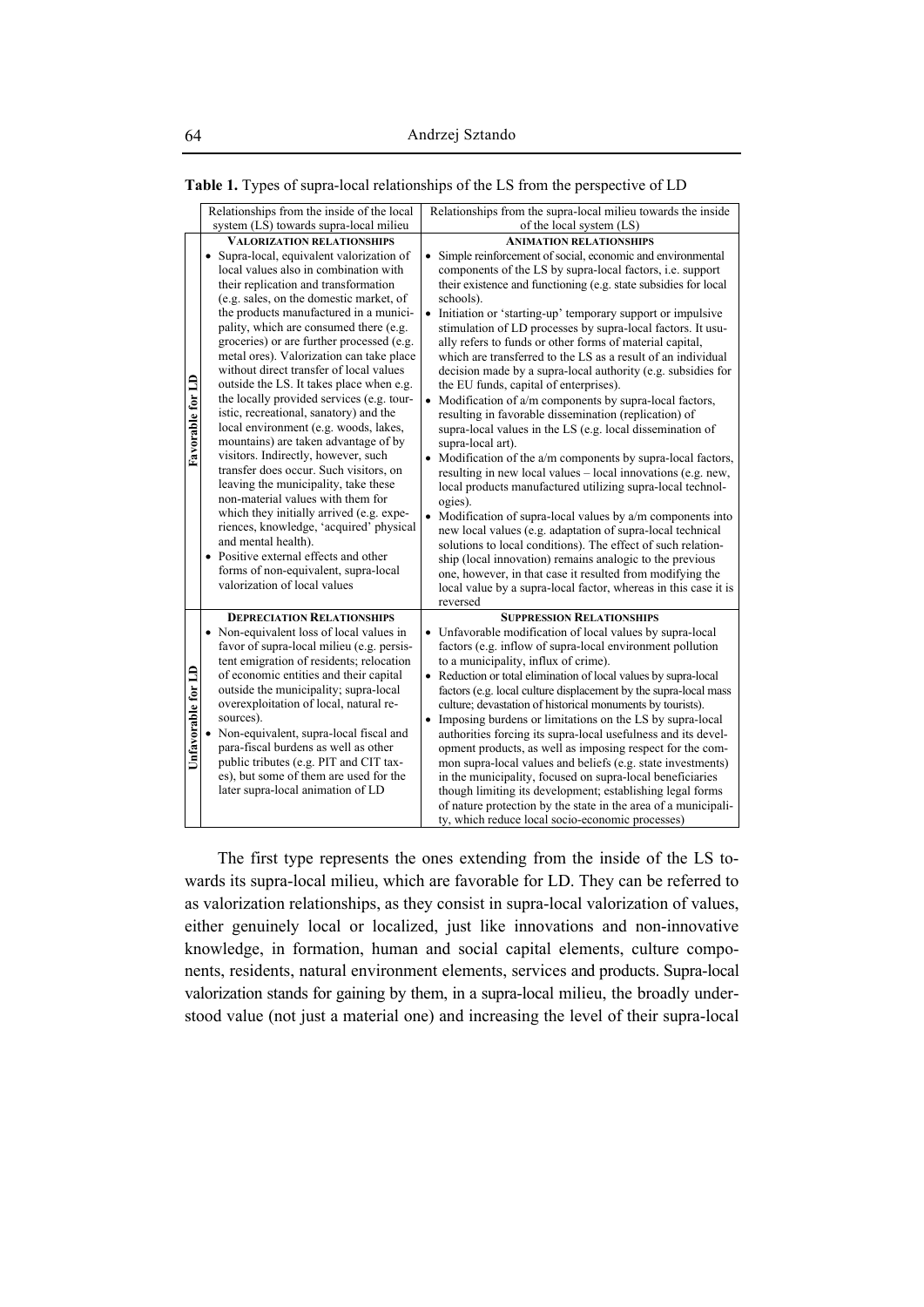dissemination. The important quality of supra-local valorization is obtaining usually due to it either material or non-material equivalent by the LS, taken advantage of in its LD. The second group of relationships covers ones favorable for LD, advancing from the supra-local milieu towards the inside of the LS. They predominantly consist in the influences of supra-local factors on the genuine local or the localized a/m values and their local and supra-local relationships. Taking their reinforcing, activating and mobilizing impact into account, they can be referred to as animation relationships. The third type of relationships covers the ones progressing towards the inside of the LS from its supra-local milieu, which are unfavorable for the LD. They consist in unfavorable modification, reduction or total elimination of local values by supra-local factors. Therefore they can be defined as suppression relationships. The fourth group includes the relationships advancing from the LS towards its supra-local milieu, which are unfavorable for the LD. They consist in non-equivalent loss of local values in favor of supra-local milieu, and thus can be defined as depreciation relationships.

### **4. Local governance of local development (LD) and strategic approach to it**

Management originates from the output of identification, creation and verification of managerial operations, determinants and desires for success in economic activities. However, in the course of the recent decades it was extended by the new domains. One of them referred to the activities performed by public authorities, which nowadays id usually referred to as public governance. This different term was introduced to reflect the essence of such governance better as consisting in stimulating rather than determining changes in the objects of governance and in multidimensionality of these changes. Initially public governance was referred to individual public institutions which were supposed to achieve certain objectives. The latter approaches also associated them with groups of such institutions. Contemporarily public governance is combined with a society and its organized activities. For this reason the term governance is also used in expressing efforts to achieve collective objectives, strictly based not only on economic rationality, but also that of public choice, incorporating e.g. economic, ecological, scientific or even religious ones. This trend covers the category of local governance of local development. It refers to LD in a local perspective, i.e. to a defined, multidimensional process occurring in a municipal scale, which participants represent local enterprises, public institutions, NGOs, elements of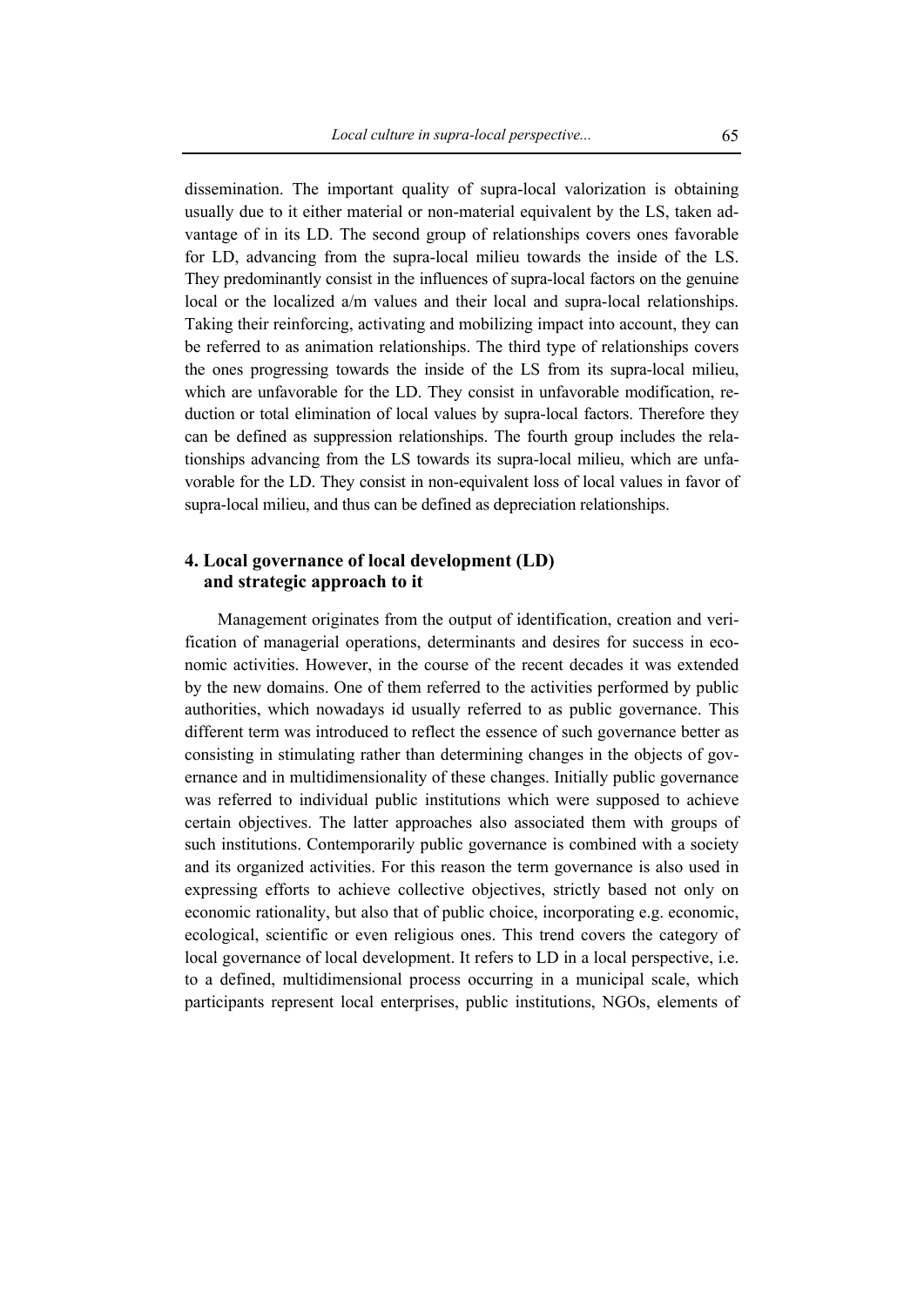ecosystems, residents, and not just to a set of organizations creating a municipal institutional system. It means taking advantage of this institutional system to stimulate transformations of the LS' structures, mutual relationships between them and with their supra-local milieu, so that they represent LD. This activity is complex and difficult. In this regard, practitioners and researchers of public governance search for patterns of its implementation. One of them is strategic governance.

Strategic management evolved in the sphere of business, but it has been adopted on the grounds of public governance and, due to the a/m reasons, defined as strategic governance. Despite the fact that LD strategies are often prepared and adopted not only by Polish municipalities, the concept of municipal strategic governance of local development (LDSG) is rarely defined [see e.g.: Klasik, Kuźnik (eds.), 2001; Denicolai, Zucchella, 2005]. Such concepts as 'strategic governance (management) of municipal development' and 'strategic governance (management) of a municipality' are more often defined, but the emphasis is placed on the stages of strategic approach, or on holistic approach to governance of a municipality, representing a multi-entity municipal organization, rather than on structural transformations and LS relationships. The essence of municipal LDSG is, however, the complex impact of the municipal authorities on these structures and relationships in accordance with the stages of strategic approach and by means of entities belonging to the municipality, but ensuring that changes of these structures and relationships have the characteristics of LD, perceived from the local perspective.

## **5. Supra-local perspective of municipal, local development strategic governance (LDSG)**

As it has been indicated, there are valorization, animation, suppression and depreciation relationships of each LS, which have positive or negative impact on LD. Thereupon, municipal LDSG, in addition to other activities, should cover activities which intensify valorization and animation relationships and reduce depreciation and suppression ones. These activities mark of 4 characteristics of municipal LDSG: exogenous utilitarianness, neo-endogenous absorptivity, protectiveness and retentionness (Table 2).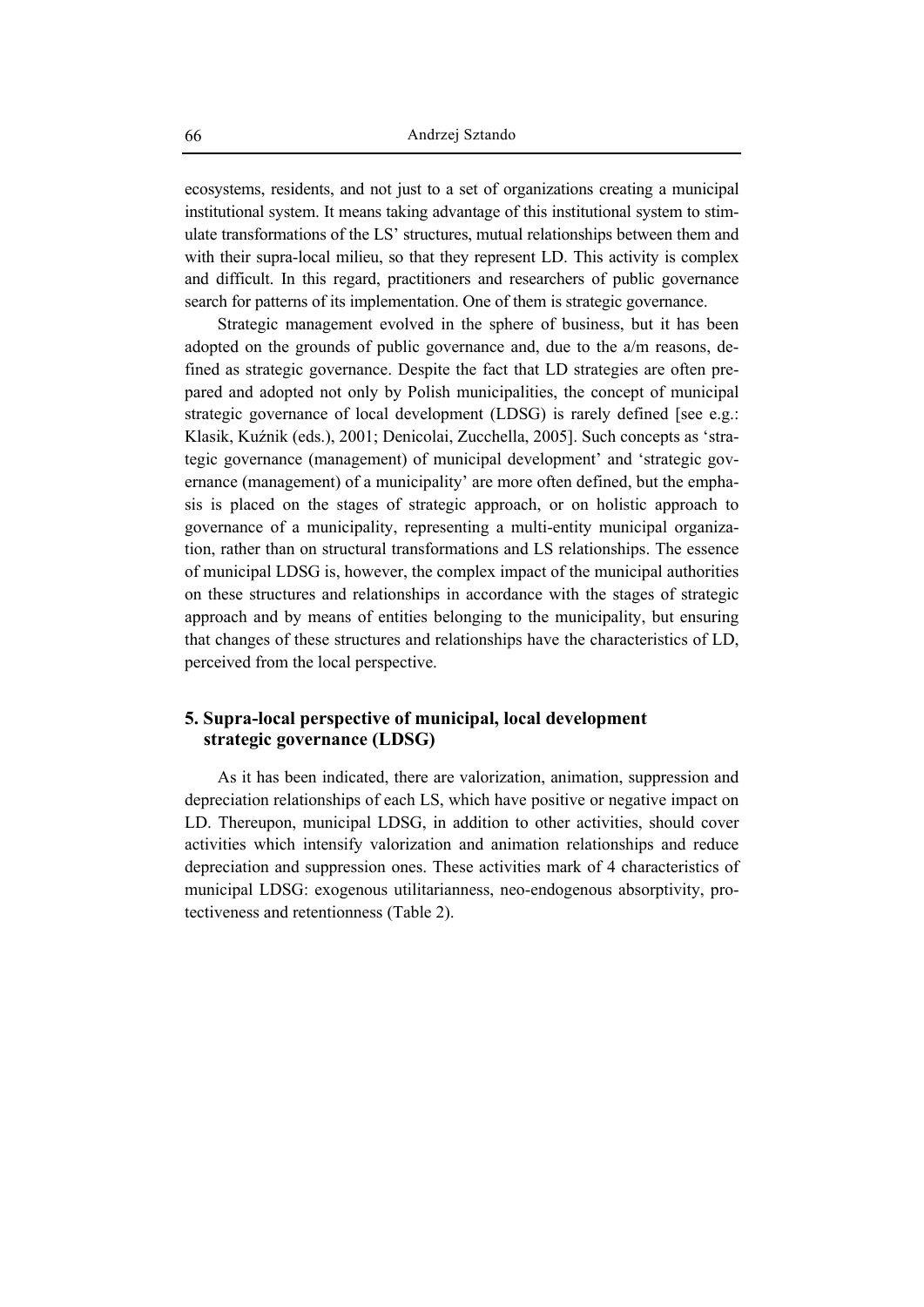|                              | Characteristics of municipal strategic governance of local development (LDSG)                                                                                                                                                                                                                    |                                                                                                                                                                                                                                                                                                                          |  |  |  |
|------------------------------|--------------------------------------------------------------------------------------------------------------------------------------------------------------------------------------------------------------------------------------------------------------------------------------------------|--------------------------------------------------------------------------------------------------------------------------------------------------------------------------------------------------------------------------------------------------------------------------------------------------------------------------|--|--|--|
|                              | referring to the relationships from the inside of the<br>local system (LS) towards supra-local milieu                                                                                                                                                                                            | referring to the relationships from the supra-local<br>milieu towards the inside of the local system (LS)                                                                                                                                                                                                                |  |  |  |
|                              |                                                                                                                                                                                                                                                                                                  |                                                                                                                                                                                                                                                                                                                          |  |  |  |
|                              | <b>EXOGENOUS UTILITARIANNESS</b>                                                                                                                                                                                                                                                                 | NEO-ENDOGENOUS ABSORPTIVITY                                                                                                                                                                                                                                                                                              |  |  |  |
|                              | (intensification of valorization relationships)                                                                                                                                                                                                                                                  | (intensifying animation relationships)                                                                                                                                                                                                                                                                                   |  |  |  |
|                              | searching for possibilities for supra-local valoriza-<br>tion of local values, as well as initiating and sup-<br>porting such valorization;                                                                                                                                                      | obtaining LD factors for a municipality from its<br>supra-local milieu.                                                                                                                                                                                                                                                  |  |  |  |
|                              |                                                                                                                                                                                                                                                                                                  | Attracting the simple reinforcement of a municipality                                                                                                                                                                                                                                                                    |  |  |  |
| which are favorable for LD   | creating incentives for the supra-local valorization<br>of a particular local value to imply the subsequent<br>relationships of this type.                                                                                                                                                       | by supra-local factors is important, however, obtaining<br>such factors along with linking them to local values<br>have a greater creative potential. It results in the local                                                                                                                                            |  |  |  |
|                              | It directly results in taking an increased supra-local<br>advantage of local values and using them to meet the<br>needs of supra-local collectivities, whereas indirectly<br>in gaining the locally desirable material and non-<br>material values in return, which constitute the LD<br>factors | replication of supra-local values or in the development<br>of local innovations (new values), indissolubly associ-<br>ated with municipality and permanently making for<br>LD. It is also important to attract exogenous factors of<br>initiation, 'start-up' temporal support or impulse<br>stimulation of LD processes |  |  |  |
|                              |                                                                                                                                                                                                                                                                                                  |                                                                                                                                                                                                                                                                                                                          |  |  |  |
|                              | <b>PROTECTIVENESS</b>                                                                                                                                                                                                                                                                            | <b>RETENTIONNESS</b>                                                                                                                                                                                                                                                                                                     |  |  |  |
|                              | (reducing the suppression relationships)                                                                                                                                                                                                                                                         | (reducing the depreciation relationships)                                                                                                                                                                                                                                                                                |  |  |  |
| which are unfavorable for LD | detecting and inhibiting impacts of supra-local<br>factors on local values, which are unfavorable for<br>LD.                                                                                                                                                                                     | - identifying, preventing and limiting the loss of local<br>values in favor of supra-local milieu.<br>Similarly to protectiveness, it refers to the most                                                                                                                                                                 |  |  |  |

**Table 2.** Characteristics of municipal strategic governance of local development (LDSG)

The characteristics of municipal LDSG associated with supra-local relationships of the LS, along with the relevant activities performed by the local authorities, altogether constitute the supra-local perspective of such governance. Its importance for LD is extensive. The activities carried out within its framework enlarge the volume of LD factors, obtained from milieu of a municipality for its social, economic and environmental (natural) structures. Such activities also result in combining these factors with structures of a municipality, thus increasing the scale of their positive impact, strengthening this impact and its effects and, at the same time, activating the a/m structures. They disseminate the local approval for these factors and their implementation and also modify them profitably, hence developing local innovations. In addition, these activities protect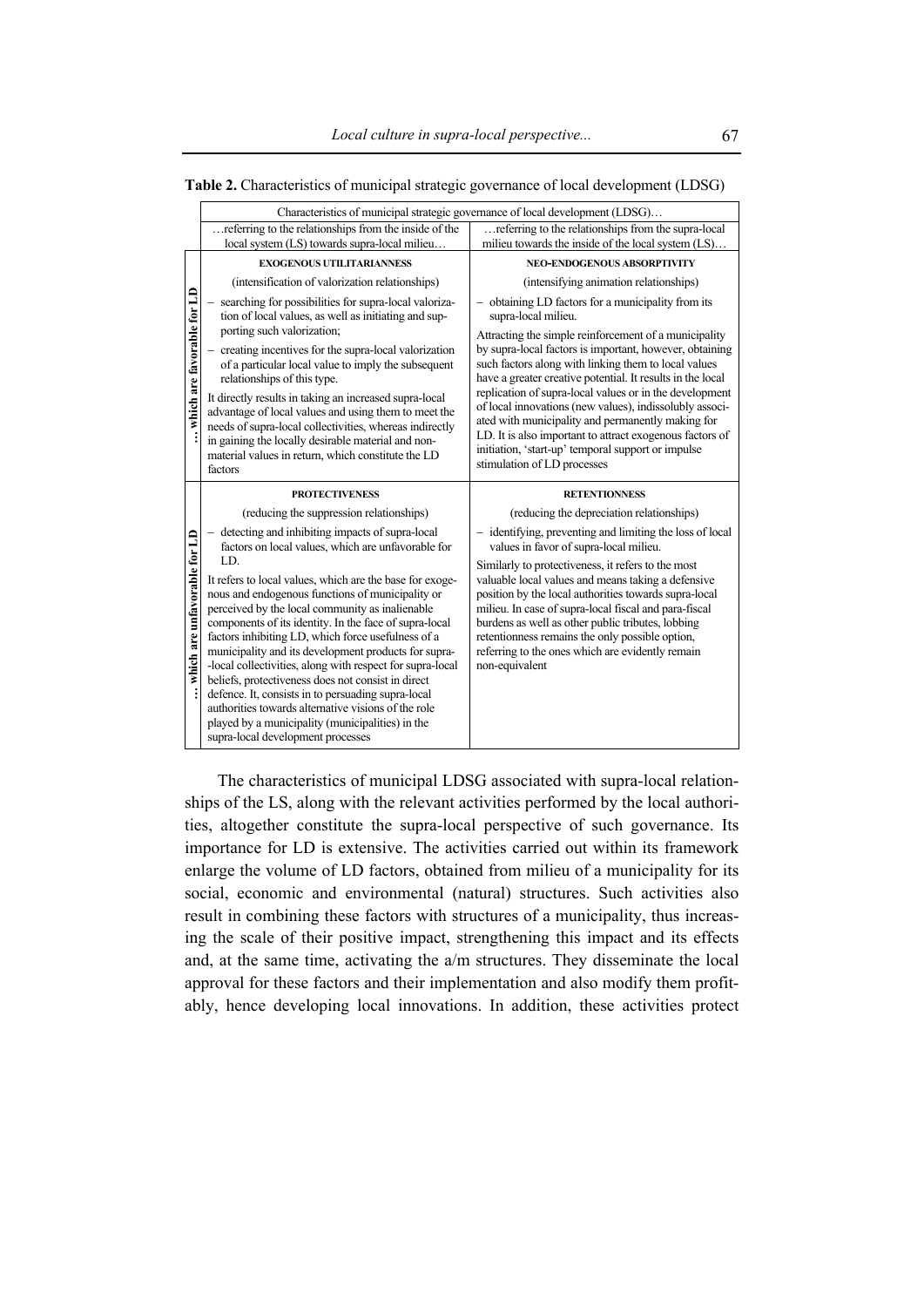a municipality against the influence of supra-local destimulants on its structures and relationships, as well as reduce the non-equivalent loss of local factors responsible for LD in favor of supra-local milieu. They also constitute the form of defence against the decisions made by supra-local entities, which are unfavorable for the municipality, and also a preventive measure against them. Supra-local perspective of municipal LDSG is also important for LD in supra-local perspective. The activities carried out within its framework support transferring the locally created or modified values to the supra-local arena, which are useful for supra-local human collectivities and institutionalized forms of their activity. Therefore they include economies, communities and natural environments of municipalities in supra-local development processes.

### **6. The reasons, objects, goals, methods, techniques of research and sources of information**

The supra-local perspective of LDSG represents the new research area. The research focused on identification of its part or entireness characteristic for the selected LSs are rare [see: Frisken, Wolfson, 2000; Lewis, 2001]. So far, no research was conducted aimed at identifying how the selected group of local authorities perceives and forms, at the strategic level, these supra-local relationships of their LSs which are connected with local culture. For this reason the author decided to conduct research having such objective and chose the authorities of Polish small towns as the research objects. The choice of these authorities resulted from the conviction that expanding knowledge of LDSG of such small towns can contribute to their current socio-economic situation improvement. Some of them are experiencing structural developmental problems and face regression or stagnation, which is always accompanied by a deep decline in local culture activities [see e.g.: Kantor-Pietraga, Krzysztofik, Runge, 2012, p. 9]. The following research questions were put forward:

- which valorization, animation, suppression and depreciation relationships of small towns are perceived by their authorities as strategically significant from the perspective of LD?
- which, predominantly, relationships, connected with local culture, concern modern utilitarianness, neo-endogenous absorptivity, protectiveness and retentionness of LDSG of small towns?

In socio-economic terms a small town is usually perceived as spatially coherent, however, generically diversified relationship of local community and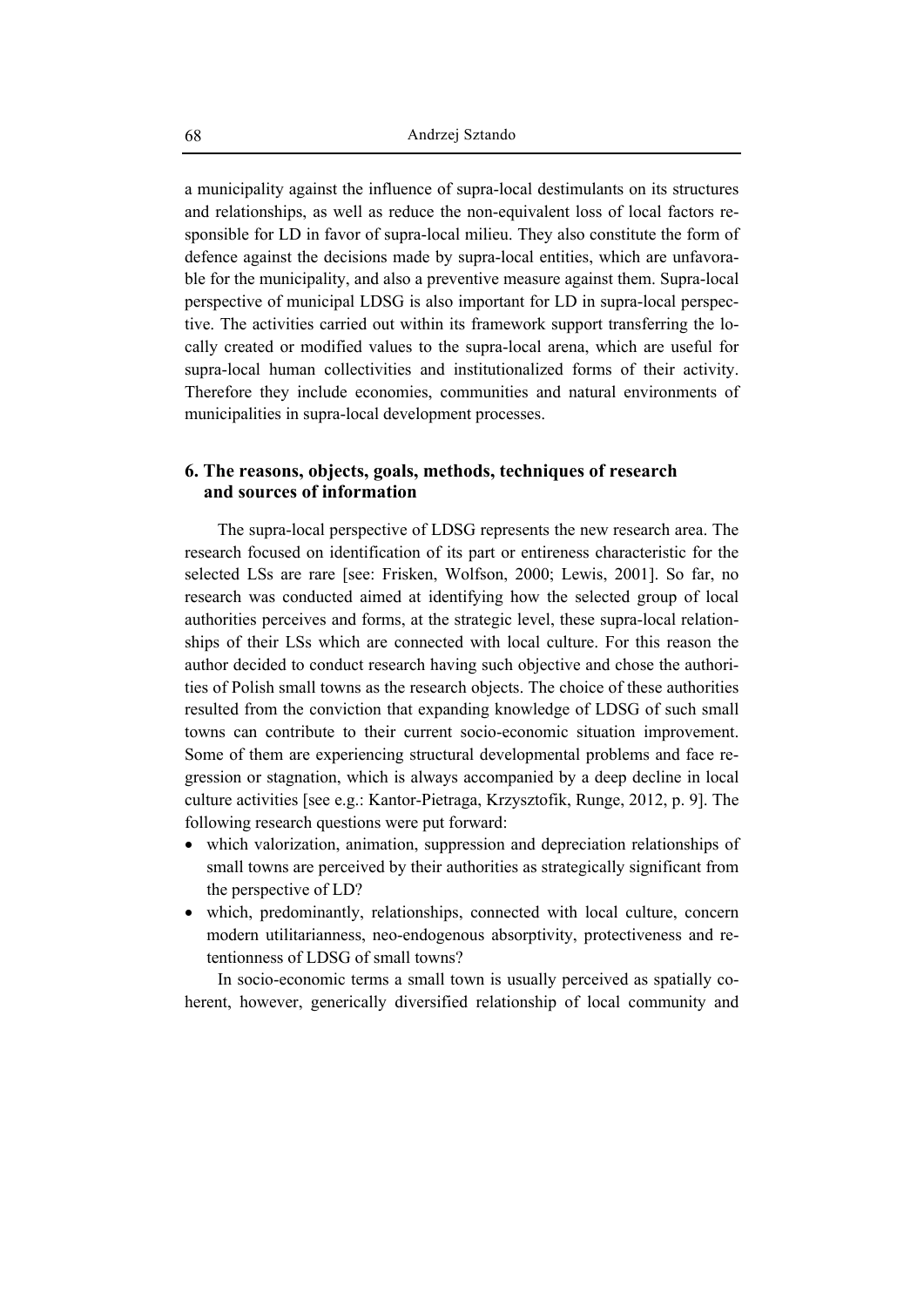local economy, characterized by the specific socio-cultural, spatial, infrastructural and economic features. They distinguish it clearly from rural settlements and analogic medium-sized relationships and even more from the large ones [see e.g.: Trutkowski, Mandes, 2005, p. 13]. The methods applied in the course of research, to define which towns are included in this class are, however, diversified. In the conducted research it was adopted that the population number of such towns ranges from 5 to 20 thousand residents. Such criteria, in spite of the problem simplification, were adopted in variety of studies. Therefore the research population consisted of 369 authorities of Polish towns representing urban municipalities or urban parts of urban-rural municipalities and meeting the a/m population criterion. The list of population units was prepared as at December 31, 2013 using data published by Polish Central Statistical Office.

The research sample was selected based on the quota sampling technique, using as quota-defining characteristics the number of town residents, relative wealthiness of the municipality budget and proclivity of local authorities to the strategic planning of LD, measured by their current development strategy topicality (distinguishing its 2 levels: above and below average). The sample size (80 units) was decided authoritatively based on the population registry completeness, the capability of sample selection technique to include units from all population subsets, and also experience from other research with similar populations [Bartkowski, Kowalczyk, Swianiewicz, 1999; Dziemianowicz, 2007].

These local authorities who possessed outdated LD strategies (46) were subject to a diagnostic survey method, including the long personal interview technique based on a standardized scenario. The authorities possessed up-to-date strategies (34) were studied using content analysis method and the coding technique within its framework. The tools of both techniques, i.e. the interview questionnaire and the coding sheet were prepared so as to have the possibility of combine the collected information. The interviews and information coding were held from May till December 2014. Apart from these two quantitative research methods the results of qualitative participant observations, conducted in the course of developing and implementing 20 LD strategies of 12 other Polish small towns, were also used in the research. The author carried them out in the years 2000-2014 as the co-author of the discussed strategies, strategic governance advisor of local authorities, chairman of the team for the strategy implementation and the strategy auditor. The quantitative and qualitative research material was processed and interpreted using the methods of descriptive statistics, incomplete induction, deduction, comparing and contradistinguishing.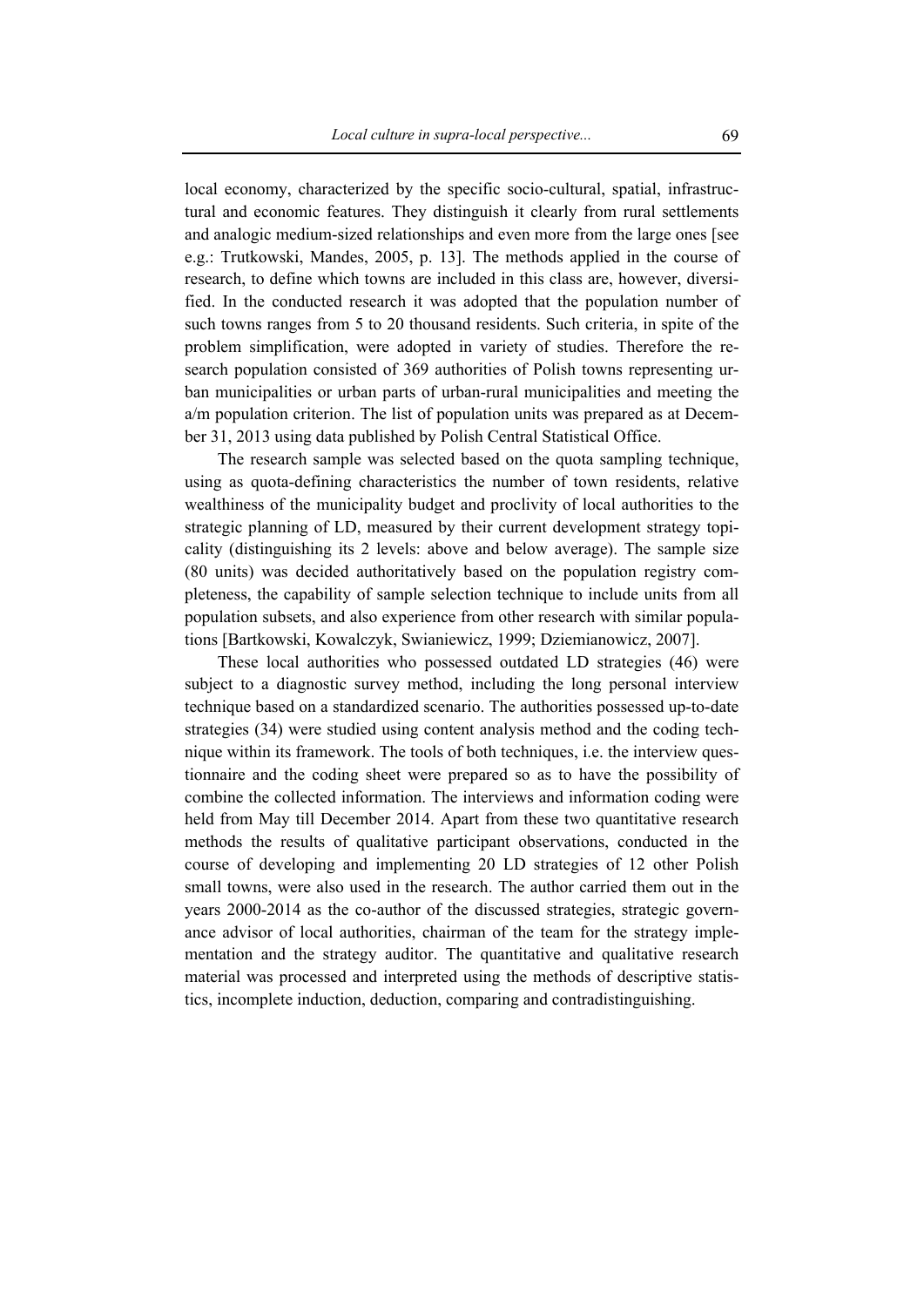#### **7. Research results**

## **7.1. Supra-local valorization of local culture and related to it exogenous utilitarianness of governance**

The conducted research showed that culture activity, addressed to supralocal recipients are considered as strategically important for town development by 26.3% of the analyzed authorities. High significance assigned to supra-locally addressed local culture is, however, rarely the effect of an opinion about its individual importance for LD. Its crucial meaning is predominantly related to an opinion that it should play a complementary and stimulating role for supra-local touristic, recreational and sanatory functions. The mayors indicated usually large, cyclical or one-time cultural events addressed mainly to tourists and patients. Numerous emphasis put on such events was also recorded while analyzing the content of LD strategies. The supra-local valorization of local culture, significantly or completely independent from tourism, recreation and sanatory treatment, is perceived as strategically important by only 6% of the authorities. In this area mainly short-term cultural events are listed, addressed mainly to visitors, however, the examples of permeant cultural activity, 'extending' outside town are also given. Regardless of culture perception as more or less supportive for other services, all local authorities, considering the supra-local valorization of local or localized cultural values as strategically favorable, recognize it as facilitating the development of local human and social capitals. In the opinions of mayors and the ones recorded in the course of qualitative field research the emphasis was noticed on educational, activating, pro-civic, cooperative and prestigious functions of supra-local addressed culture. Such opinions are expressed even though culture activity rarely result in generating direct material equivalent, require funding from the town budget and obtaining its animating supra-local factors, e.g. the EU aid funds. The already implemented or immediate, significant support for supra-locally addressed cultural activities were declared by 36.3% authorities. 10.0 pp overplus of authorities which declared such support over those approaching this relation as the strategically significant, indicates that in the coming years Polish local governments of small towns will be more involved in this area. The conducted quantitative and qualitative research illustrated extensive differences in the supra-locally addressed cultural activities covered by or planned to be covered by the a/m support. The advanced plans and activities aimed at their nationwide or even international popularization were also observed. For example, the authorities of Połaniec town declared their in-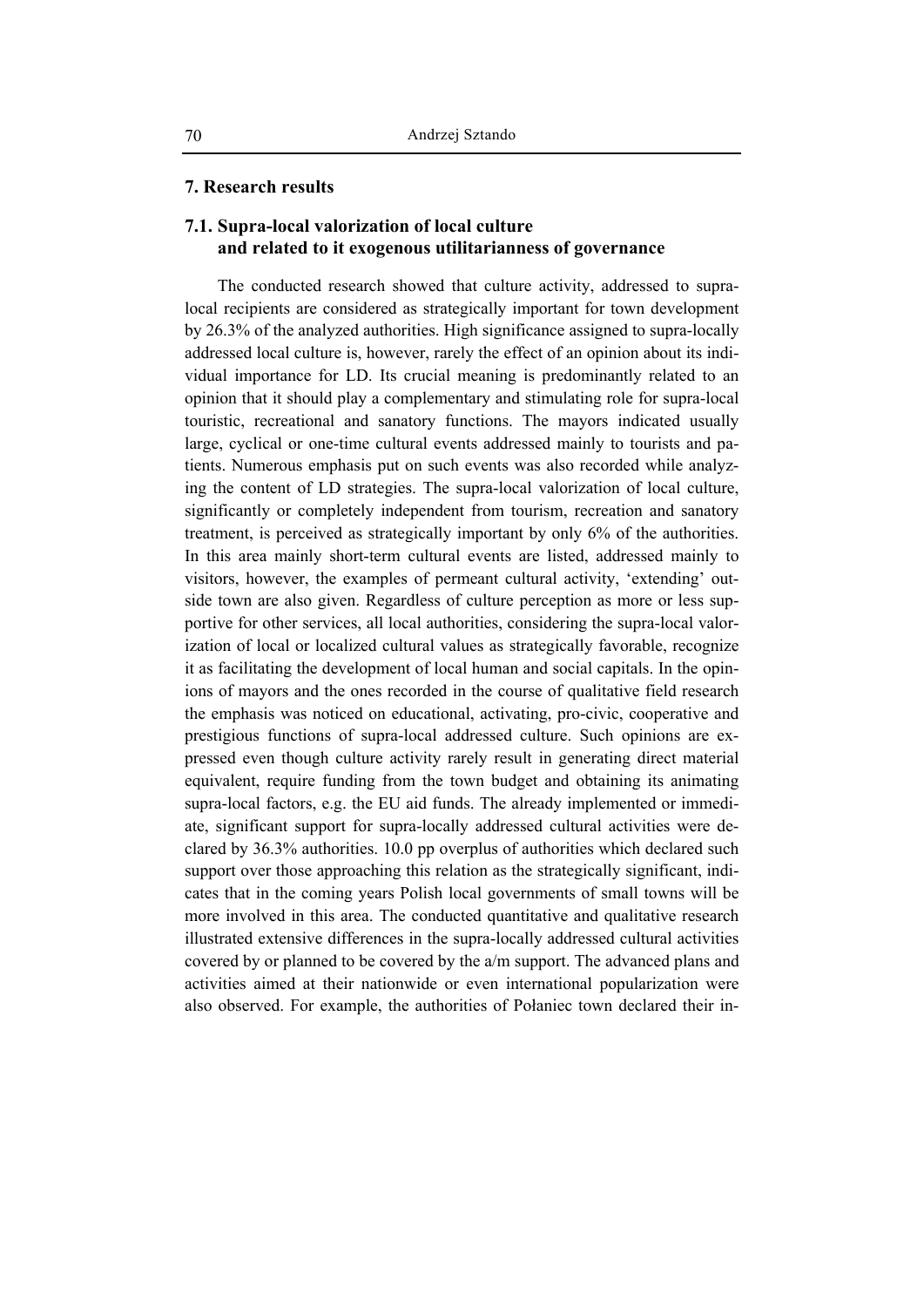tention to "[...] create a cultural event […] of an international range" [*Strategia rozwoju miasta i gminy Połaniec*..., 2013, p. 26], the authorities of Kozienice town decided that "[...] the municipality will promote regional culture at the nationwide forum" [*Strategia rozwoju gminy Kozienice*..., 2008, p. 51], the authorities of Miechów town expressed their commitment to "[...] initiate residents' activities […] related to their involvement in local initiatives, providing incentives for the art-creative individuals to become engaged in supra-local range activities" [*Strategia rozwoju gminy i miasta Miechów*..., 2013, p. 55], whereas the authorities of Boguchwała town planned the organization of "[...] an international open-air painting in Boguchwała" [*Strategia rozwoju gminy Boguchwała*..., 2008, p. 23].

## **7.2. Supra-local animation of local culture and related to its neo-endogenous absorptivity of governance**

The inflow of supra-local culture to residents – in the form of concerts, exhibitions, meet the author sessions, festivals, etc., but also other cultural values, e.g. contemporary, new works of art, its creation and perception ideas – is approached as the strategically favorable for LD by 6.3% of the authorities. Qualitative observations indicate that the minor importance associated with this relationship usually results from approaching cultural values as consumer goods, rather than pro-developmental, a kind of investment ones. The influence of culture on the intellectual stimulation of local community and its innovative effects – also in the form of new, sometimes commercial non-material values – are rarely noticed. The a/m observations show that the strategic attention is attracted to the discussed relationship more often in these small towns, where the authorities tend to use it for strengthening the supra-local valorization of local tourist, recreational and sanatory values. However, the primary recipients of the absorbed cultural values (e.g. contracted concerts) remain tourists and patients rather than residents.

Apart from obtaining the elements of supra-local culture, the local culture animating relationship can also take the form of acquiring funds for its direct and indirect stimulation. Cash transfers from the EU funds and other grants allocated to the development or revitalization of the local material foothold for culture are most often perceived as strategically significant for LD. This opinion was expressed by 12.5% of the authorities and the same number declared major, absorptive actions in this respect. It mainly refers to grants for the investments in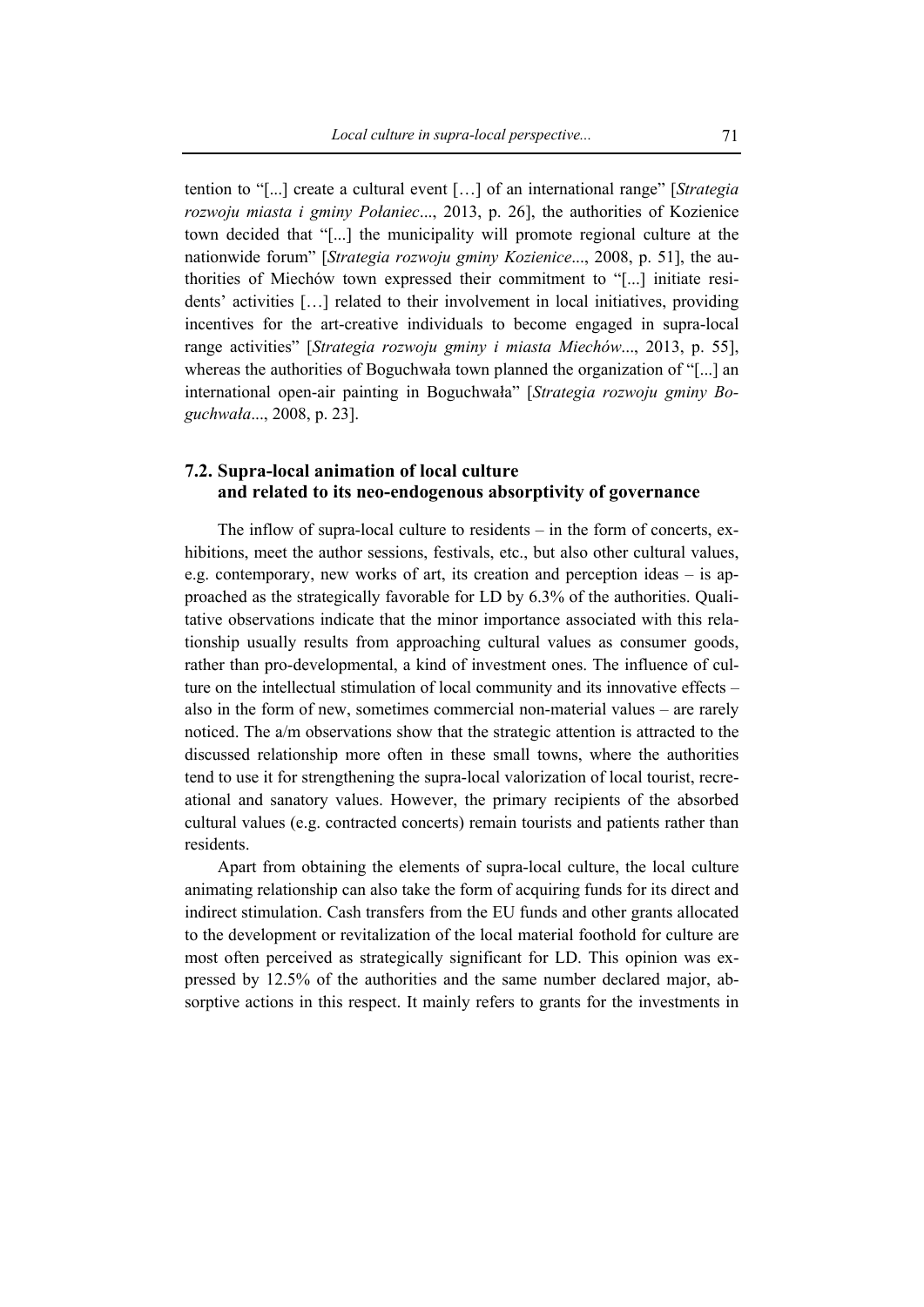municipal culture centres, libraries, community centres and the like. Only 2.5% of the authorities attach strategic attention to the money transfers allocated to the so-called soft projects, as e.g. culture related competitions or trainings. The definitely lower importance assigned to soft projects results not only from their lower financial value. The awareness also counts, that the total value of funds allocated to them in various aid programs is much lower than that granted to hard projects, i.e. investments. This is a supra-local suggestion of what is more important, and by how much, from the perspective nationwide and municipalities development. One more factor should also be mentioned, which remains invisible in official statements and documents, but became disclosed in participant observations. Many members of Polish local authorities, in fact, present a deeply skeptical or negative approach to soft projects. Such attitude derives from not just gaps in knowledge about culture impacts on LD. Pro-developmental influence of material projects, resulting in touchable, long-lasting effects, is much easier to notice, understand and thus appreciate. The authorities also take into account their evaluation by voters in the coming elections and the material effects of projects are much easier to quote in an election campaign than the nonmaterial ones. It is also of paramount importance that many soft projects in the sphere of culture are indeed of just symbolical, ephemeral influence on a LD. Their real effects are much smaller, not that far reaching and less durable than those specified in the underlying applications for grants and reports about grantin-aid utilization.

As far as cash transfers from supra-local sources are concerned, used in the continuous funding of the current, local culture activity (e.g. state subsidies for a municipality, for the state-owned, local museums), they were not listed by any of the authorities as relationships crucial for LD. Such situation can be explained by the fact that, since directly justified by law and not requiring any absorptive operations, they are perceived more as obvious determinants of development than the factors animating it.

The supra-local relationships animating local culture also include knowledge acquisition by local authorities and municipal administration workers (about initiating and supporting culture activity performed by residents and about the provision of culture services), and also by residents (about culture activities organization). However, as little as 2.5% of the authorities pointed to the strategically important role of such relationship and declared significant activities aimed at its supporting.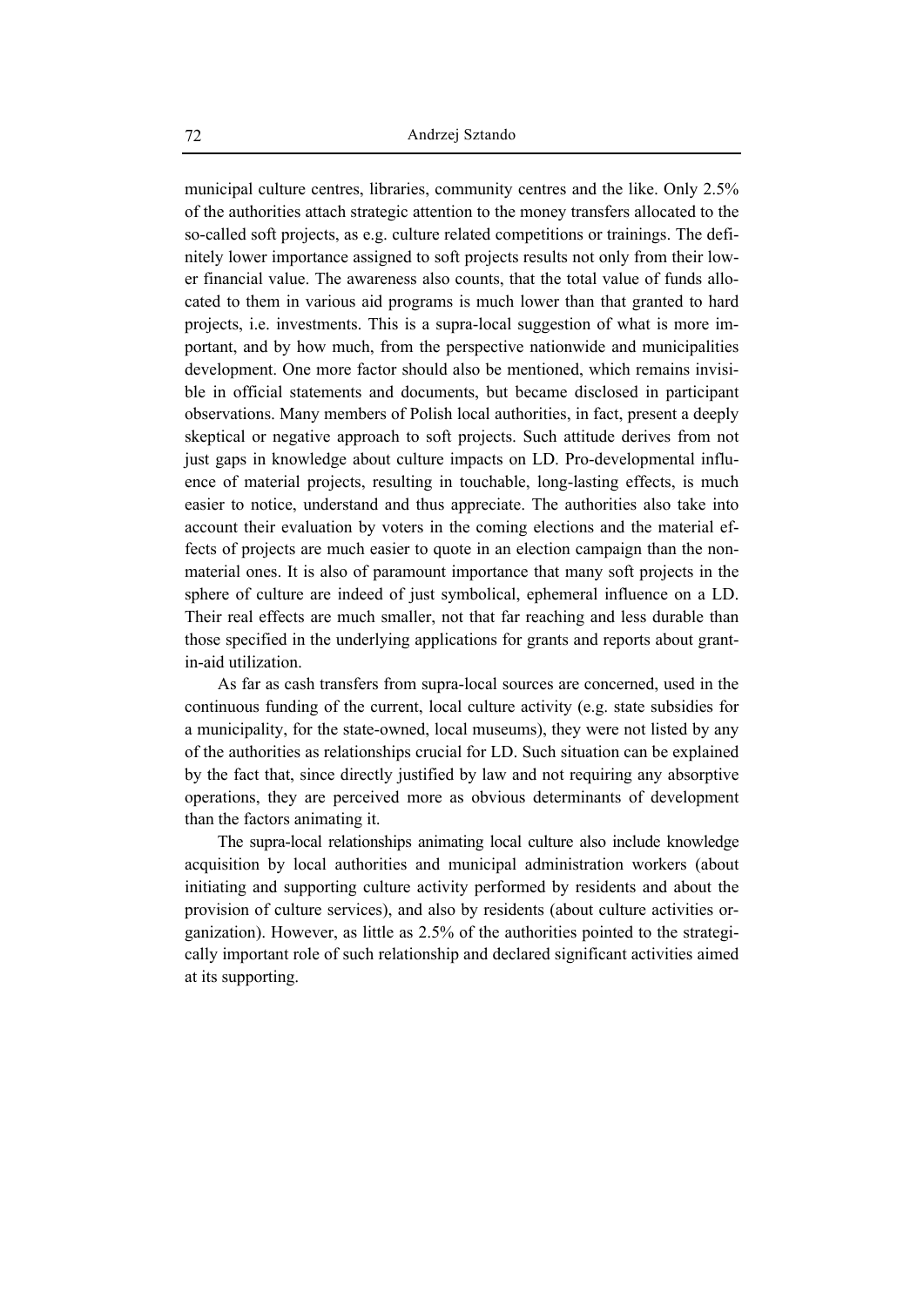## **7.3. Supra-local suppression of local culture and related to its protectiveness of governance**

The first relationship having suppressive impact on local culture, indicated as strategically negative for LD, was the imbibe by residents the mass culture, flowing in from the supra-local milieu and substituting their territorial specific local culture, i.e. associated with a town, a sub-region or a region, frequently the traditional one. This relationship is perceived as such by 6.3% of the surveyed authorities. Such low share is not so much an effect of the discussed impact rarity, as the result of it being neither noticed nor appreciated by the local authorities, or the already major obliteration of the cultural individuality of local community. The conducted participant observations indicate that the strategic attention of the authorities is focused on the supra-local unification of the local cultural identity, mainly there where strong local cultural values, constituting such identity, were remained. There also the evident counteracting these relationship is easily noticeable which, in general, does not happen often (it was declared by 3.8% of the authorities). Its example is the specific strategic manifesto of Radzionków authorities referring to cultural suppression. These authorities consider that "Radzionków, in its centuries-old history, was several times effectively bricked itself off from the influences inconsistent with the values recognized as desirable by the local community. The conservatism of attitudes does not belong to the promoted ones in the global world, however, the future constructed on the prosperity driven influences (e.g. of global corporations or socio-cultural trends) is, in many cases, too risky for these town residents who appreciate the value of Silesian traditions" [*Strategia rozwoju gminy Radzionków*..., 2014, p. 91]. In practice, the protectiveness of governance takes, in this field, the form of local cultural values protection and replication, e.g. by supporting local folklore, traditions, mores, customs and art, collecting, archiving, replicating material carriers of local culture, organizing intergenerational transfers of information about the local culture, etc. The inflow of supra-local culture can by no means be stopped.

The second of suppression relations, marked as strategically crucial, referred to the unfavorable legal influences of supra-local public authority bodies. They do not refer to local culture only, but to the general conditions of public tasks realization by Polish local authorities. Such influences were quoted by 15% of the surveyed authorities. The most frequently mentioned ones were as follows:

• Assigning tasks to municipalities without ensuring financial possibilities for their effective implementation, which forces local authorities to minimize expenditures on local culture.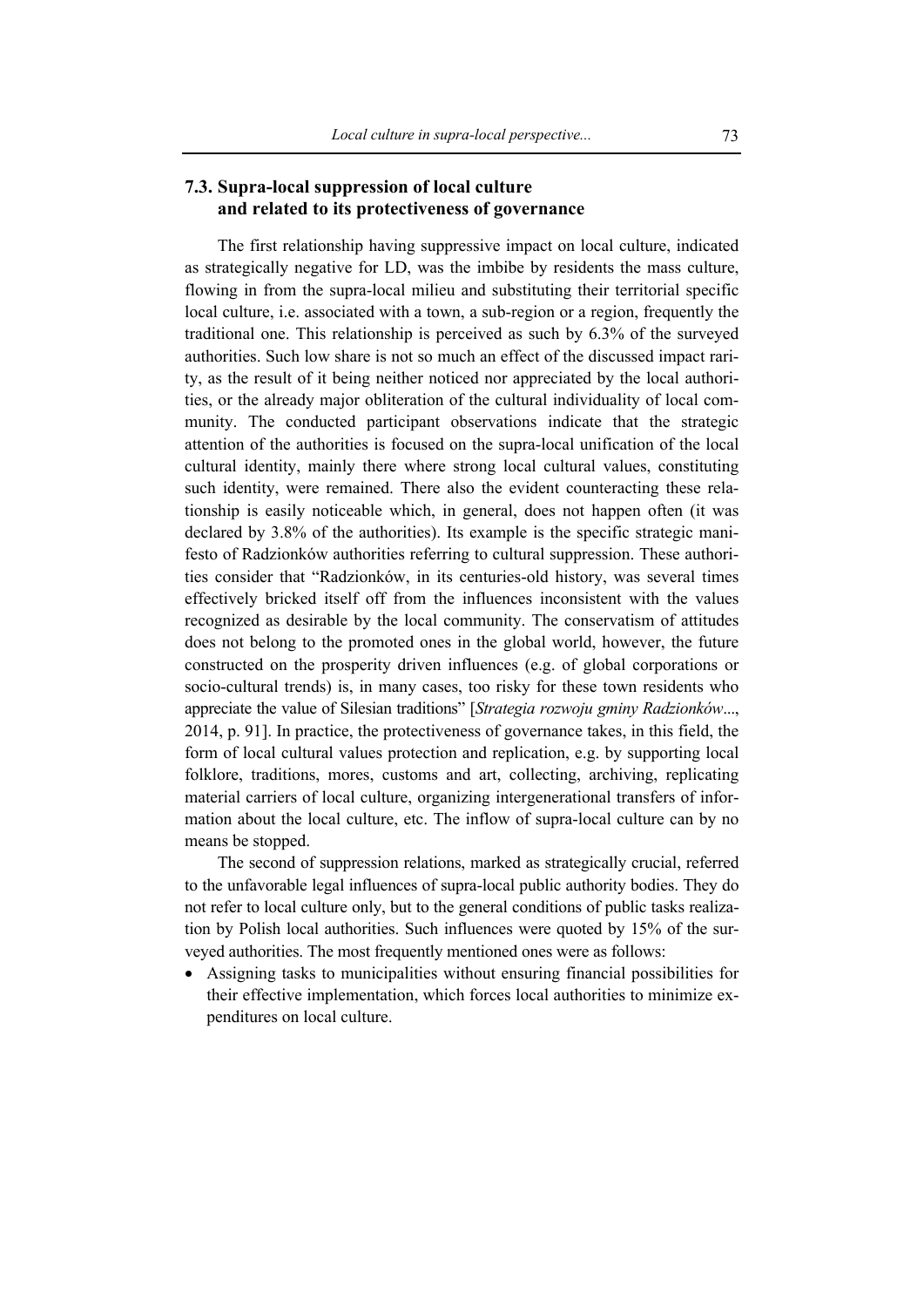- Demotivating influence of the state standardized components of the social benefits system. In the opinion of the surveyed authorities, apart from animation impacts, it reduces the elements of both human and social local capitals (e.g. the creativity of beneficiaries, their mental vitality, sensitivity to the culture, willingness of personal development and cooperation with other members of local community) including connected with culture ones.
- Financial weakness of counties making them unable to either gratifyingly or in general execute their statutory tasks in culture sphere.
- Deformation of the aid funds distribution systems, including slated for culture ones, reducing the chances for obtaining them, their value, as well as the engagement in obtaining them.
- Protracted inspections of the granted aid utilization, including the culture allocated one and the sanctions having procedural justification only, which result from them.

The legal nature of this relationship reduces the possibilities for counteracting it, which are open to local authorities. They predominantly come down to participating in collective, municipal, lobbying organizations and actions aimed at changing the law. Sometimes they take different, more individualized forms, as e.g. mayors' speeches delivered in parliamentary commissions or entering into legal disputes (appeals, complaints, petitions, lawsuits, etc.), based not as much on the existing legislation, as its ways of interpretation. Sometimes they consist in finding loopholes in the suppressive law. The carried out governance attempts, however, to substitute more often the protective reaction to legal suppression by the compensation reaction, reducing its effects, if possible at all. Therefore the local authorities of Polish small towns, perceiving the discussed relationship as an important one, often feel strategically helpless against it. It is confirmed by 8.8% share of the authorities declaring their involvement, or their intention to get involved in the activities reducing this relationship.

## **7.4. Supra-local depreciation of local culture and related to it governance retentionness**

The depreciation relationships directly related to local culture, approached by the surveyed authorities as the strategically unfavorable for LD, turned out quite rare. One example of perceiving in this way taking away historical utility items from the town, constituting the equipment of local houses and the elements of private collections, was identified. The authorities reporting this relationship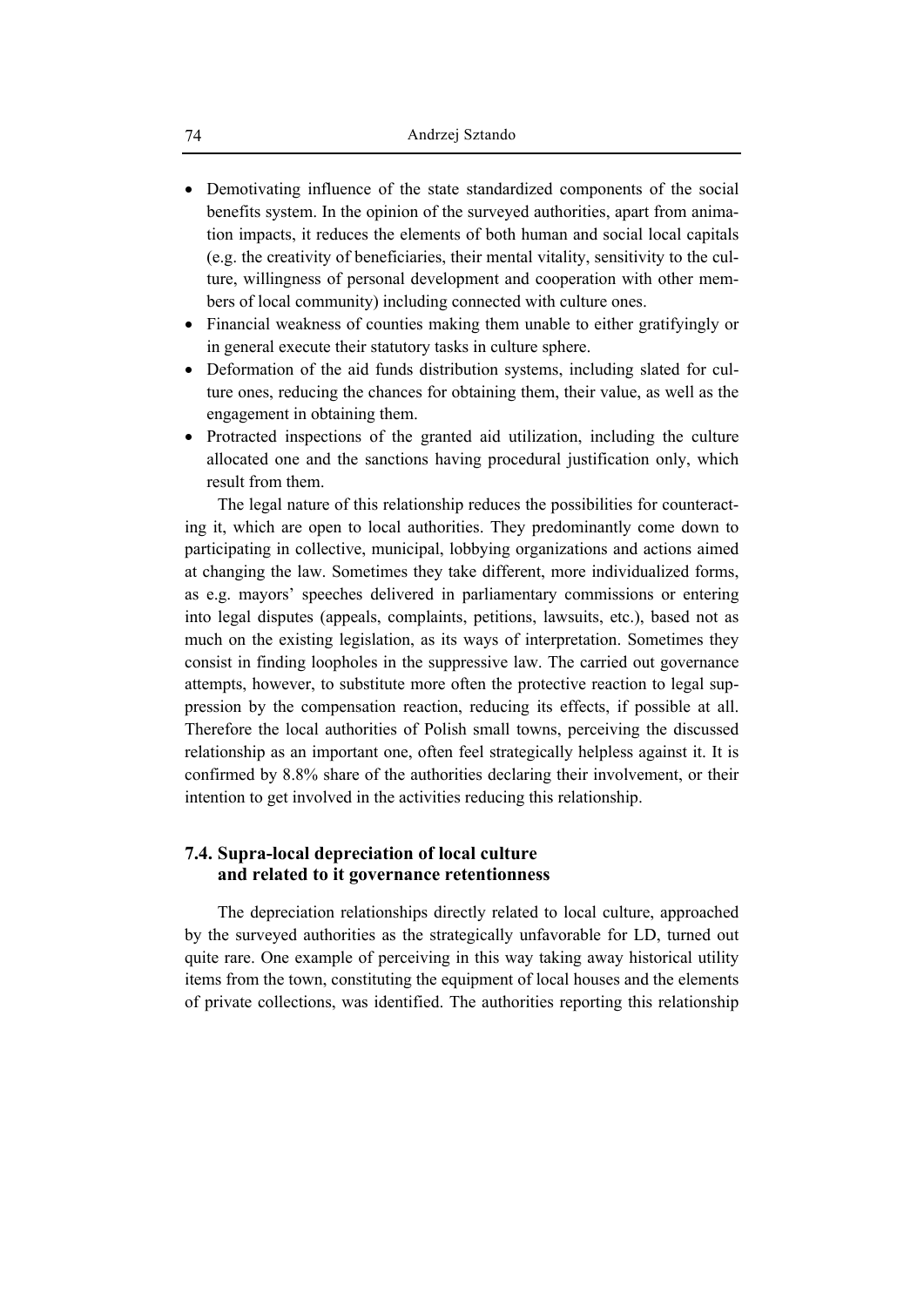did not actually mean the loss of historical foothold for the present-day cultural activity, but the town tourist potential deterioration. They, however, did not undertake, nor plan any actions restricting this phenomenon. In the opinion of the authorities representing two towns, the strategically unfavorable depreciation relationship, hitting directly the local culture activity is the reduction of cultural services rendered in these towns by the supra-local public entities. The provided examples include the limiting of functioning, to be followed by closing the local, county upper-secondary school offering cultural education and events, as well as reducing the activity and subsequently closing the county cultural institution. In both cases the retentionness of LDSG consisted in granting financial support to county units in order to prolong their functioning as long as possible. Such support was offered until they ceased to exist.

The depreciation relationship was, however, prevailing in respondents' indications, which does not refer to local culture only and is of indirect nature. This relationship is residents' emigration. Such phenomenon was evaluated by 21.3% of the surveyed authorities as strategically unfavorable for the local culture. It is perceived by the surveyed members of local authorities as difficult or impossible to compensate loss of all human and social capitals components used i.a. in culture activity. The emphasis was on the emigration of young people, with above average education, already active in the area of culture or presenting sufficient sensitivity predestined them to take advantage of culture and create it in the future. Great importance associated with the discussed relationship is well reflected in many fragments of the analyzed strategic plans of development. They announce that the strategic problem faced by a town is "an outflow of young people already at the stage of moving to a secondary school; the intensifying phenomenon of brain drain from a municipality" [*Strategia rozwoju miasta i gminy Opole Lubelskie*..., 2012, p. 57], that "[...] town depopulation is visible; young, educated people leave the town most often, whereas older residents, who are not able to face the civilization challenges, remain in it" [*Plan rozwoju lokalnego gminy Poddębice*..., 2008, pp. 47-48], and also: "population drainage to larger centres: Warsaw and Łódź" takes place [*Strategia rozwoju miasta Rawa Mazowiecka*..., 2010, p. 114], "the phenomenon of local human capital drainage" [*Strategia rozwoju miasta i gminy Zdzieszowice*..., 2010, p. 50], "migration processes resulting in the outflow of most valuable persons to larger domestic and foreign centres" [*Strategia rozwoju gminy Kozienice*..., 2008, p. 23]. Many more examples can be pointed to. In order to reduce migration diverse and numerous activities in accommodation and employment spheres are taken up. As many as 65% of the surveyed authorities declared, during interviews or in the adopted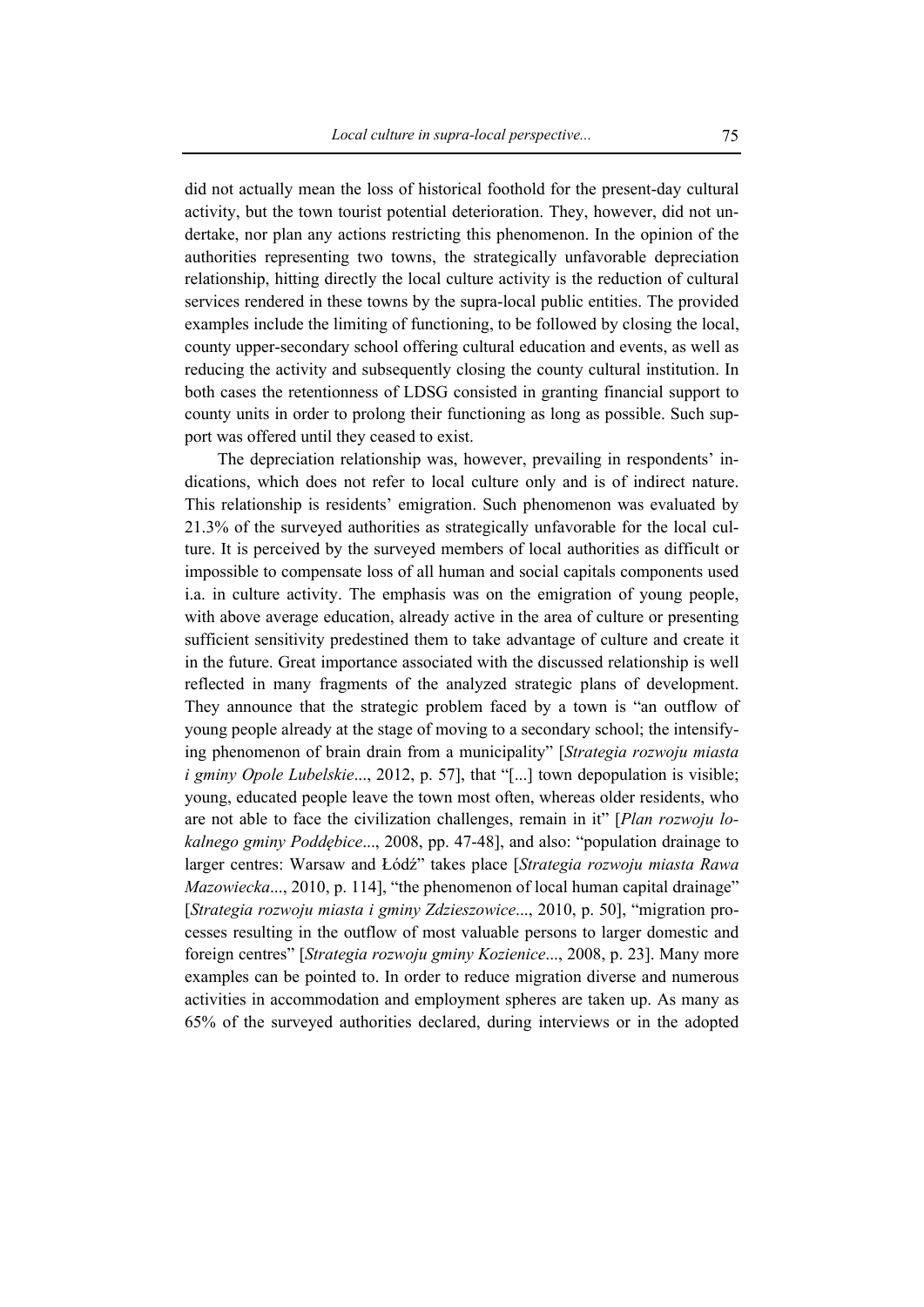strategic plans, that they approach these activities as priorities which have already been or are going to be initiated soon. This share is three times higher than in case of the authorities approaching emigration as strategically unfavorable depreciation relationship by virtue of different than culture related, negative consequences detected. What is also important, one fourth of the surveyed authorities places the projects expanding local cultural offer or enabling residents to co-creation of local culture among such retention-oriented, strategic activities.

### **Conclusions**

The research results allow to enunciate few important conclusions which are the author's contribution to the state of art on contemporary local development strategic governance in Poland. Among the supra-local valorization relationships connected to local culture, the authorities of Polish small towns associate more often than not strategic importance to the culture related services supporting the development of supra-local tourism, recreation and sanatory oriented functions of these towns (the opinion of 26.3% of the surveyed authorities). Such services are also most frequently created and supported by them. Supra-local valorization of the locally developed or replicated cultural values, which do not play this function, is definitely less often perceived as strategically favorable for the LD, and thus its support is much less popular. Strategic significance is also rarely associated with gaining supra-local cultural values for the town residents, or funds for gaining such values, along with the knowledge about performing culture activities by the local government and residents. This significance is slightly more often assigned to collecting funds allocated to the development of the local culture material base (the opinion of 12.5% of the surveyed authorities), and in this sphere the most explicit absorptivity of the carried out strategic governance takes place. The strategic suppression of the local culture is most often noticed in these parts of supra-local law which, in the opinion of the surveyed authorities, reduce local government's possibilities and motivation for conducting local culture activity (the opinion of 15% of the surveyed authorities). This suppression is, however, perceived as the component of legal suppression covering the entire local government functioning and not just the cultural one. Its legal nature strongly reduces the possibilities of taking any counteraction. The suppression consisting in local culture displacement by the unified, supra-local mass culture is very seldom perceived as strategically important and the strategic protective actions are equally rarely taken up. When it comes to the strategically significant depreciation relationships referring to cul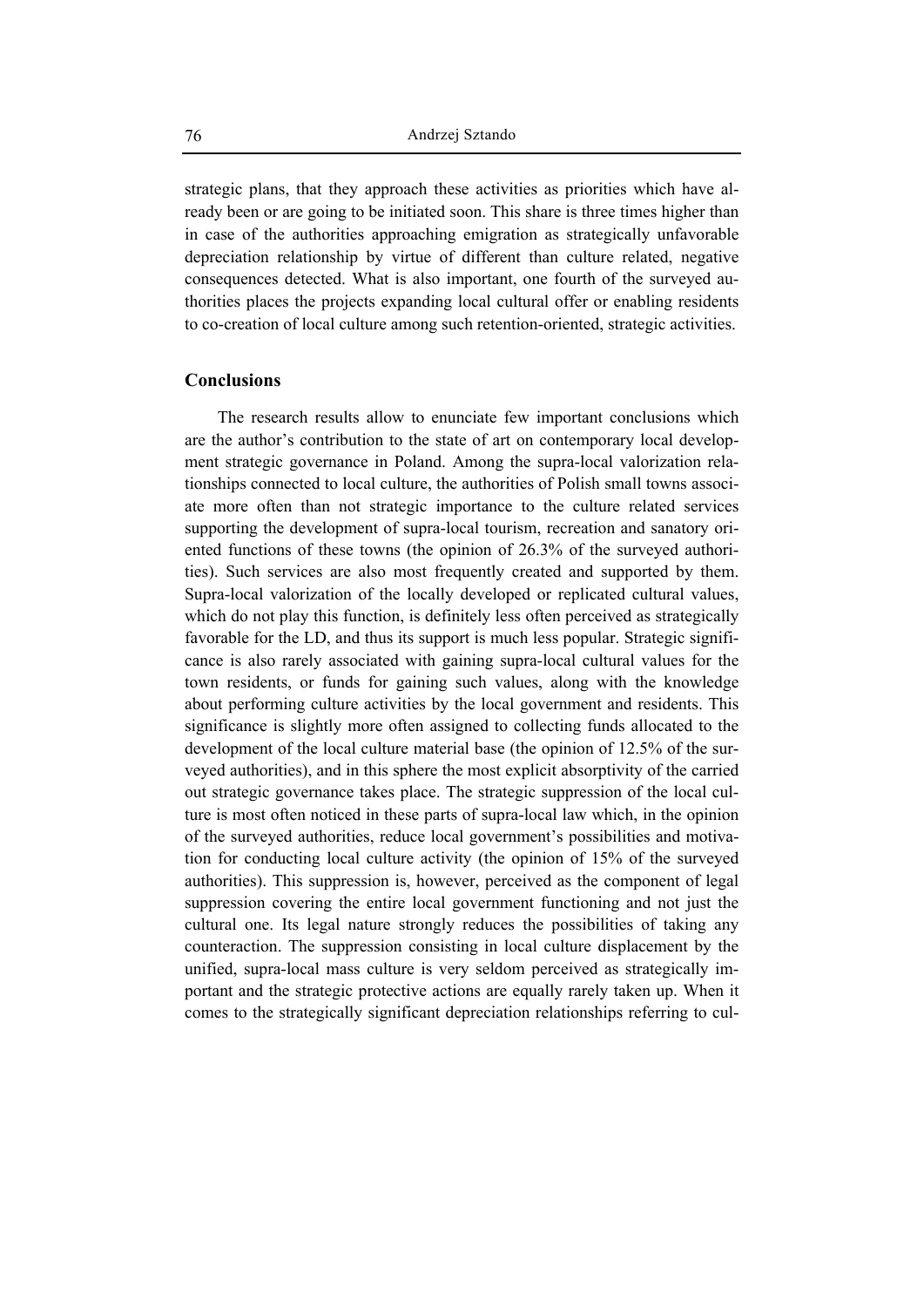ture, the permanent migration of residents is most often observed in this way, (the opinion of 21.3% of the surveyed authorities), especially regarding the young ones, educated and active or potentially active in the sphere of culture. The activities focused on strategic retention are most often performed in this area. Other forms of culture related depreciation are noticed and reduced in individual cases only.

The research allows concluding that despite employing local culture to supra-local valorization of local tourism, recreation and sanatory services and obtaining aid funds for the development of local culture material base, the supralocal perspective of LDSG of Polish small towns, rarely refers to this culture. The relatively large share of indications pointing to legal suppression and emigration related depreciation mainly result from the non-cultural effects of these relationships, whereas the shares of indications to other relationships remain at the level of a few percent only.

#### **References**

- Bartkowski J., Kowalczyk A., Swianiewicz P. (1990), *Strategie władz lokalnych*, Instytut Gospodarki Przestrzennej, Wydawnictwo Uniwersytetu Warszawskiego, Warszawa.
- Bartosz A. (2011), *Dziedzictwo kulturowe − droga nowoczesności*, "Małopolskie Studia Regionalne", nr 1(21), pp. 33-36.
- Bayliss D. (2004), *Ireland's Creative Development: Local Authority Strategies for Culture-led Development*, "Regional Studies", No. 38(7), pp. 817-831.
- Brol R. (1998), *Rozwój lokalny − nowa logika rozwoju gospodarczego* [in:] M. Obrębalski (red.), *Gospodarka lokalna w teorii i w praktyce*, Wydawnictwo Akademii Ekonomicznej, Wrocław, pp. 11-15.
- Denicolai S., Zucchella A. (2005), *Territorial Marketing and Strategic Management for Local Development: Which Connections and Contradictions? Some Reflections on Italian Experiences* [in:] M. Florek, H. Szulce (red.), *Marketing terytorialny*, Wydawnictwo Akademii Ekonomicznej, Poznań, s. 32-49.
- Dziemianowicz W. (2007), *Wymiary pasywności lokalnej wyniki badań ankietowych* [in:] W. Dziemianowicz, P. Swianiewicz (red.), *Gmina pasywna*, Polska Akademia Nauk, Komitet Przestrzennego Zagospodarowania Kraju, Warszawa.
- Frisken F., Wolfson J. (2000), *Local Response to the Global Challenge. Comparing Local Economic Development in a Regional Context*, "Journal of Urban Affairs", No. 4(22), pp. 361-384.
- Kantor-Pietraga I., Krzysztofik R., Runge J. (2012), *Kontekst geograficzny i funkcjonalny kurczenia się małych miast w Polsce południowej* [in:] K. Heffner, A. Halama (red.), *Ewolucja funkcji małych miast w Polsce*, Wydawnictwo Uniwersytetu Ekonomicznego, Katowice, pp. 9-24.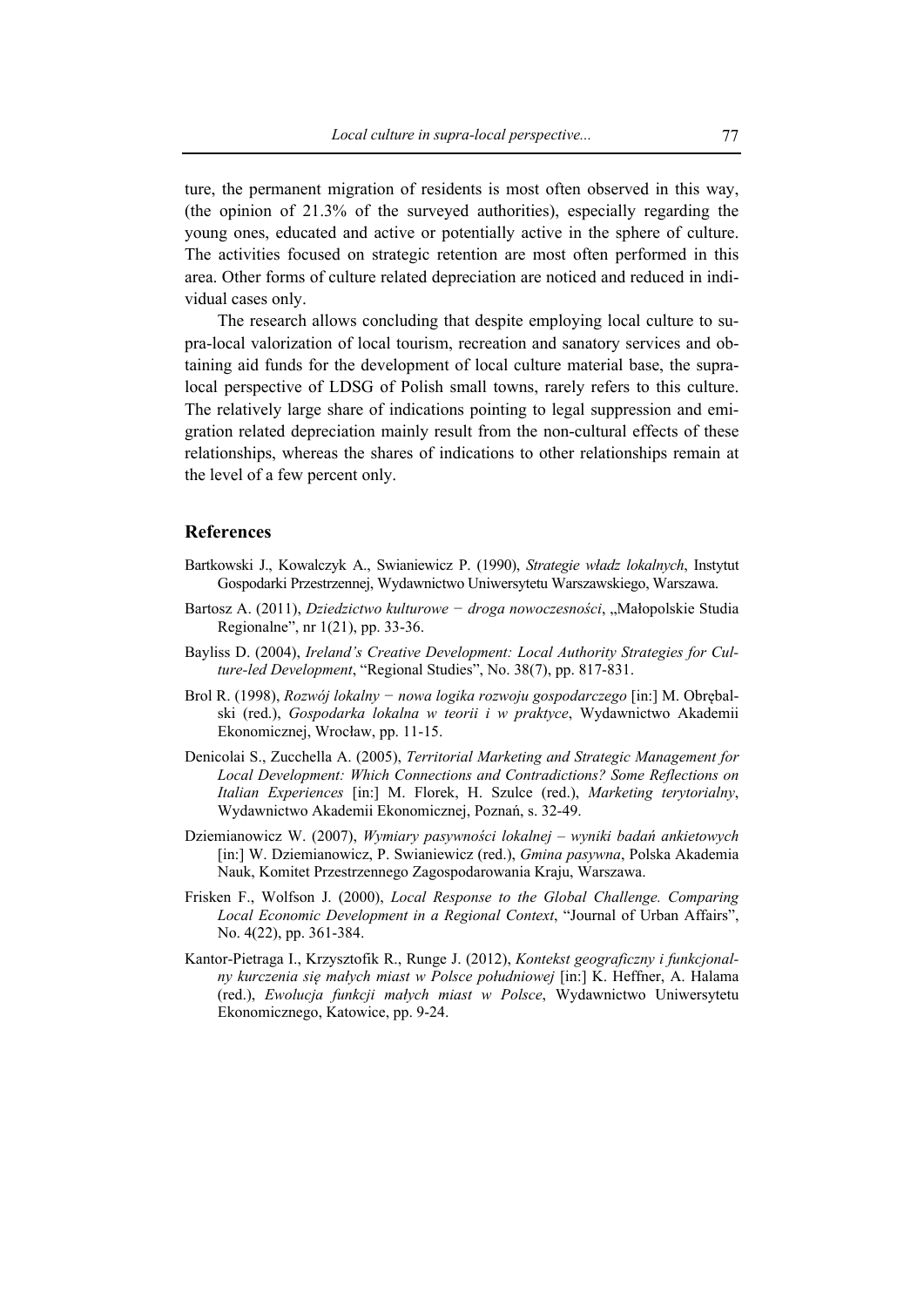- Klasik A., Kuźnik F. red., (2001), *Zarządzanie strategiczne rozwojem lokalnym i regionalnym*, Wydawnictwo Akademii Ekonomicznej, Katowice.
- Lazzeretti L. (2003), *City of Art as a High Culture Local System and Cultural Districtualization Processes: The Cluster of Art Restoration in Florence*, "International Journal of Urban and Regional Research", No. 27(3), pp. 635-648.
- Lewis P.G. (2001), *Looking Outward or Turning Inward? Motivations for Development Decisions in California Central Cities and Suburbs*, "Urban Affairs Review", No. 36(5), pp. 696-720.
- Małek J. (2003), *Turystyka kulturowa jako czynnik rozwoju lokalnego*, "Prace i Studia Geograficzne", T. 32, Warszawa, pp. 13-34.
- Markusen A., Schrock G. (2006), *The Artistic Dividend: Urban Artistic Specialisation and Economic Development Implications*, "Urban Studies", No. 43, pp. 1661-1686.
- Marques H.R. (2011), *Local Development at a Human Scale*, "Polis. Magazine of the Universidad Bolivariana", No. 22, pp. 137-158.
- Mikulić D., Petrić L. (2014), *Can Culture and Tourism Be the Foothold of Urban Regeneration? A Croatian Case Study*, "Tourism", No. 4(62), pp. 377-395.
- Pietrzyk I. (1997), *Teoretyczne podstawy rozwoju lokalnego* [in:] R. Broszkiewicz (red.), *Związki polityki gospodarczej z polityką regionalną*, Wydawnictwo Akademii Ekonomicznej, Wrocław, pp. 87-97.
- *Plan rozwoju lokalnego gminy Poddębice na lata 2008-2015*, Act XXIII/137/08 dated 11 VI 2008.
- Rezsohazy R. (1988), *Le développement des communautés*, CIACO Editeur, Louvain-la-Neuve.
- Sacco P.L., Ferilli G., Tavano Blessi G. (2014), *Understanding Culture-Led Local Development: A Critique of Alternative Theoretical Explanations*, "Urban Studies", No. 13(51), pp. 2806-2821.
- Sacco P.L., Ferilli G., Tavano Blessi G., Nuccio M. (2013), *Culture as an Engine of Local Development Processes: System-Wide Cultural Districts II: Prototype Cases*, "Growth and Change", No. 44, pp. 45-64.
- *Strategia rozwoju gminy Boguchwała na lata 2008-2015*, Act XXI/229/08 dated 16 V 2008.
- *Strategia rozwoju gminy i Miasta Miechów na 2014-2020*, Act XXXIV/482/13 dated 27 XII 2013.
- *Strategia rozwoju gminy Kozienice na lata 2008-2020*, Act XXIV/320/2008 dated 9 X 2008.
- *Strategia rozwoju gminy Radzionków na lata 2014-2025*, Act XLII/395/2014 dated 27 II 2014.
- *Strategia rozwoju miasta i gminy Opole Lubelskie 2008-2015*, Act XIX/123/12 dated 12 VI 2012.
- *Strategia rozwoju miasta i gminy Połaniec 2012-2020*, Act XLVI/307/13 dated 26 IX 2013.
- *Strategia rozwoju miasta i gminy Zdzieszowice do 2015 roku*, Act LII/406/10 dated 29 IX 2010.